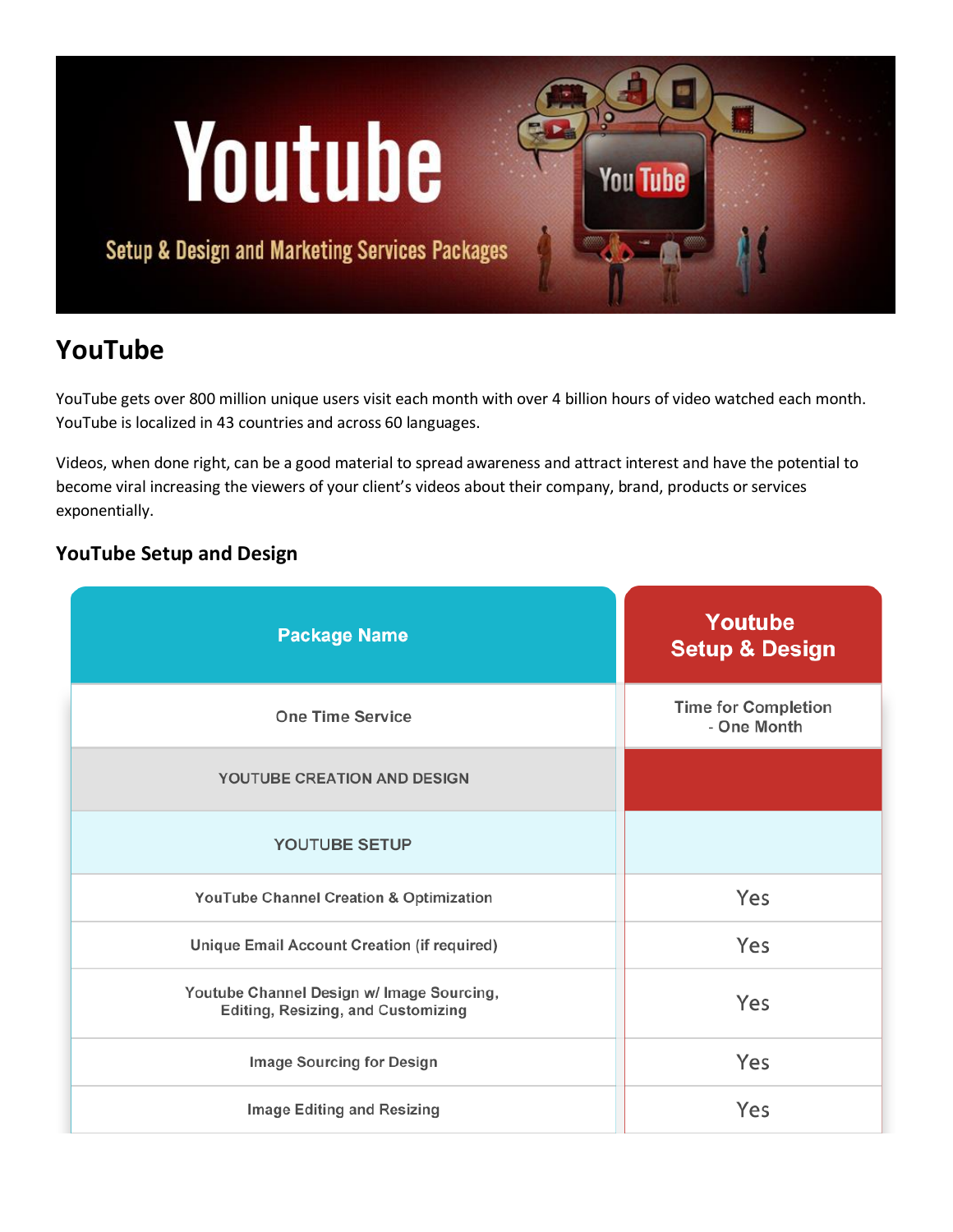| Image Cleaning and Finalizing                                                  | Yes             |  |
|--------------------------------------------------------------------------------|-----------------|--|
| <b>Branded Content Writing for Youtube Channel</b>                             | Up to 250 Words |  |
| YouTube Channel Profile Information Population                                 | Yes             |  |
| <b>WEBSITE SOCIAL INTEGRATION AND ANALYTICS</b>                                |                 |  |
| Social Sharing and Social Interaction Buttons<br>Installed on Website and Blog | Yes             |  |
| Social Media Analytics Installation - Google Analytics via Website             | Yes             |  |
| <b>MISCELLANEOUS SERVICE ITEMS</b>                                             |                 |  |
| <b>Dedicated IP Services</b>                                                   | Yes             |  |
| <b>REPORTING AND AUDITING</b>                                                  |                 |  |
| <b>Internal Report Auditing and Analysis</b>                                   | Yes             |  |
| <b>Work Reports</b>                                                            | Yes             |  |

## **YouTube Marketing Services Packages**

Here are our YouTube Marketing Services Packages to help your business succeed further:

| <b>Package Name</b>                                                                | YouTube<br><b>Small</b> | YouTube<br><b>Medium</b> | YouTube<br>Large |  |  |
|------------------------------------------------------------------------------------|-------------------------|--------------------------|------------------|--|--|
| Recommended<br><b>Minimum Duration</b><br>- can run for one month only, if desired | 6 Months                | 6 Months                 | 6 Months         |  |  |
| <b>MONTH 1 SERVICES</b>                                                            |                         |                          |                  |  |  |
| YOUTUBE PROFILE CREATION,<br><b>DESIGN &amp; OPTIMIZATION</b>                      |                         |                          |                  |  |  |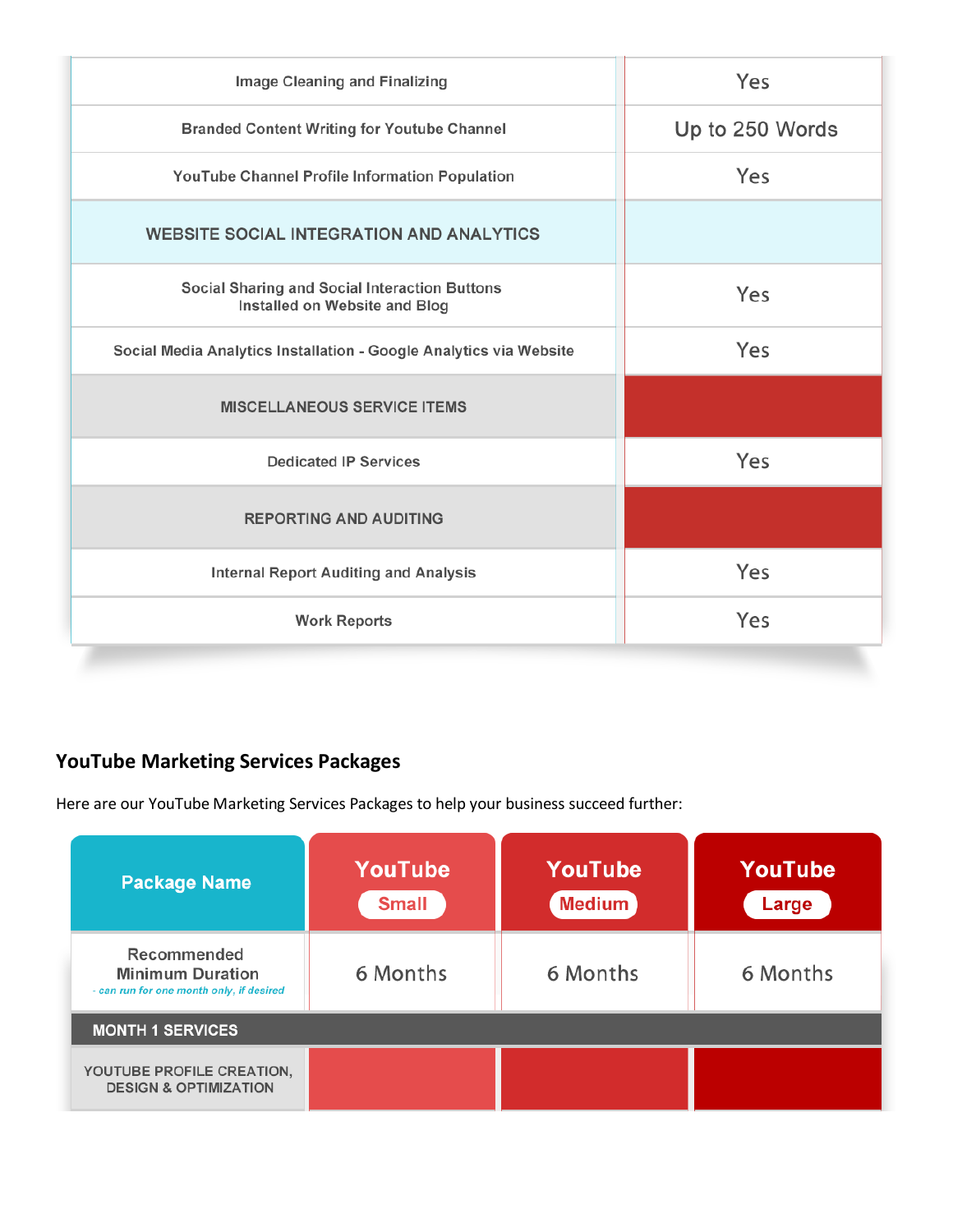| YOUTUBE SETUP                                                                            |                |     |     |
|------------------------------------------------------------------------------------------|----------------|-----|-----|
| <b>Video Creation</b>                                                                    | $\overline{2}$ | 4   | 6   |
| Video Uploading                                                                          | $\overline{2}$ | 4   | 6   |
| <b>Comment Posts</b><br>using Videos in Youtube<br>"Video Responses"                     | 5              | 10  | 15  |
| Video Title Writing                                                                      | $\overline{2}$ | 4   | 6   |
| <b>Video Description Writing</b>                                                         | $\overline{2}$ | 4   | 6   |
| <b>Backlink Building</b><br>within Video Description                                     | Yes            | Yes | Yes |
| Video Keyword Tagging                                                                    | $\overline{2}$ | 4   | 6   |
| YouTube Video<br>Commenting                                                              | $\overline{2}$ | 4   | 6   |
| <b>WEBSITE SOCIAL</b><br><b>MEDIA TRACKING</b>                                           |                |     |     |
| Social Sharing and<br><b>Social Interaction Buttons</b><br>Installed on Website and Blog | Yes            | Yes | Yes |
| <b>Social Media</b><br>Analytics Installation -<br>Google Analytics via Website          | Yes            | Yes | Yes |
| <b>MISC SERVICE ITEMS</b>                                                                |                |     |     |
| <b>Dedicated IP Services</b>                                                             | Yes            | Yes | Yes |
| <b>REPORTING AND AUDITING</b>                                                            |                |     |     |
| <b>Internal Report Auditing</b><br>and Analysis                                          | Yes            | Yes | Yes |
| <b>Work Reports</b>                                                                      | Yes            | Yes | Yes |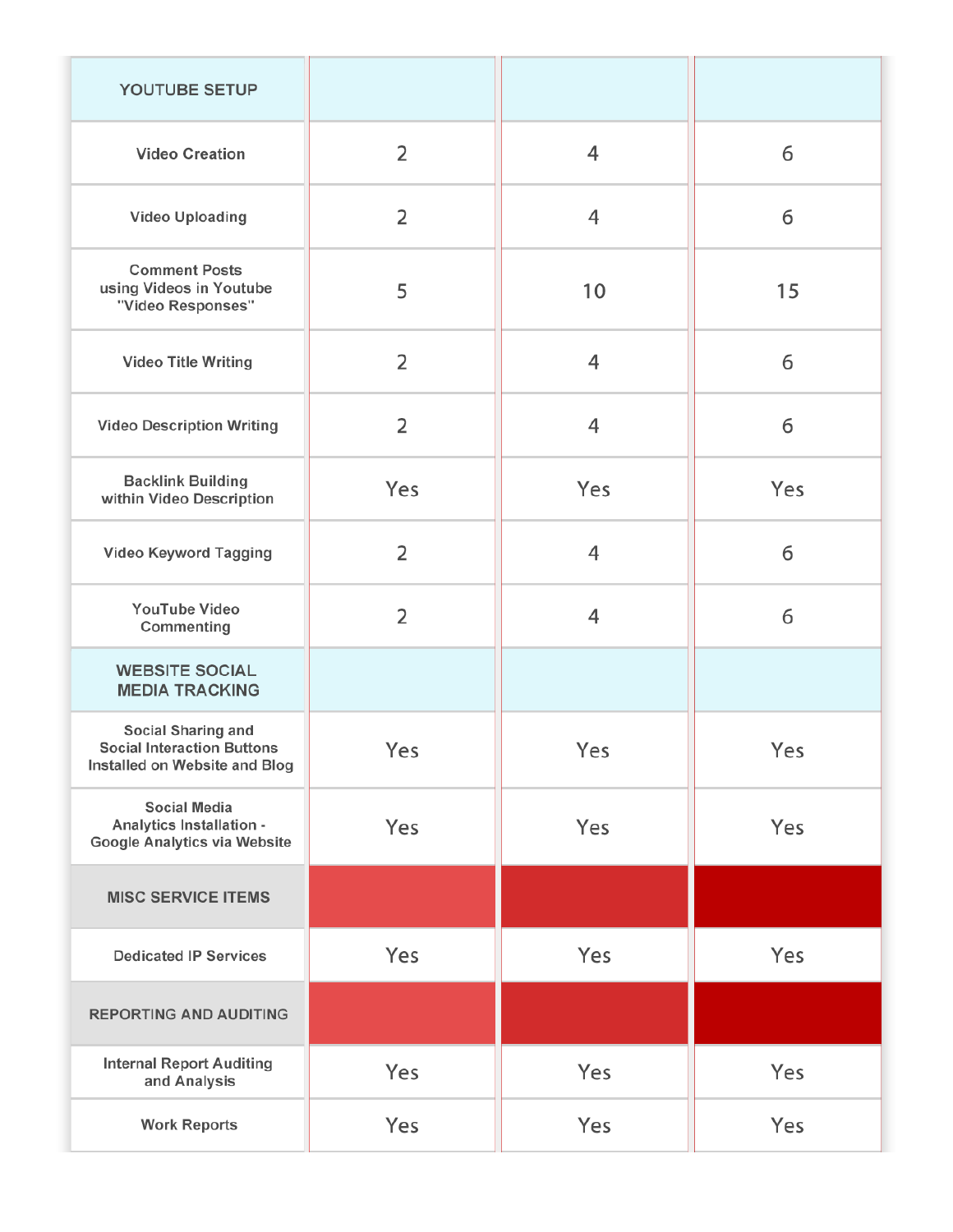#### **YouTube Channel Creation and Optimization**

YouTube is undoubtedly the most popular video site today. Millions of people use this service and it is a great way to provide your videos a platform to get noticed.

We will create an account for you on YouTube, if one is not already provided, and optimize it by filling out the proper information and making sure it is as informative as possible.

#### **Unique Email Account Creation**

The creation of a YouTube profile requires a Gmail account. We will create this unique email prior to creating the profile if one is not provided already. At the same time, we will make sure that the Gmail account we create would be branded towards the company/business.

#### **YouTube Channel Design**

To make your YouTube Channel much more appealing and give it branding, we will create a background design for it to covey the company's brand. If images are not provided, we can base it off the company's website or any specific instruction provided to us. With that, we will source images, edit them as needed, and create a background design for the channel to give it that extra "wow" factor.

#### **Image Sourcing for Design**

We will source images from the website and stock photo sites as needed in order to create the design.

#### **Image Editing and Resizing**

We will resize and edit the sourced or provided images in order to fit the design concept for the YouTube channel.

#### **Image Cleaning and Finalizing**

We will clean the images as needed in order to get the best look and feel for the design.

#### **Branded Content Writing**

Although videos convey the company's message on YouTube, some people may not spend the time and bandwidth to view each one of your videos. To get an overview of what the videos, and the company is all about, they would view the Channel page.

This is where Branded Content Writing would be useful. From the name itself, it allows us to brand the company through words and provide people with a quick and easy way to find out what the channel is all about.

We will use information as provided for the content as well as information available on their website.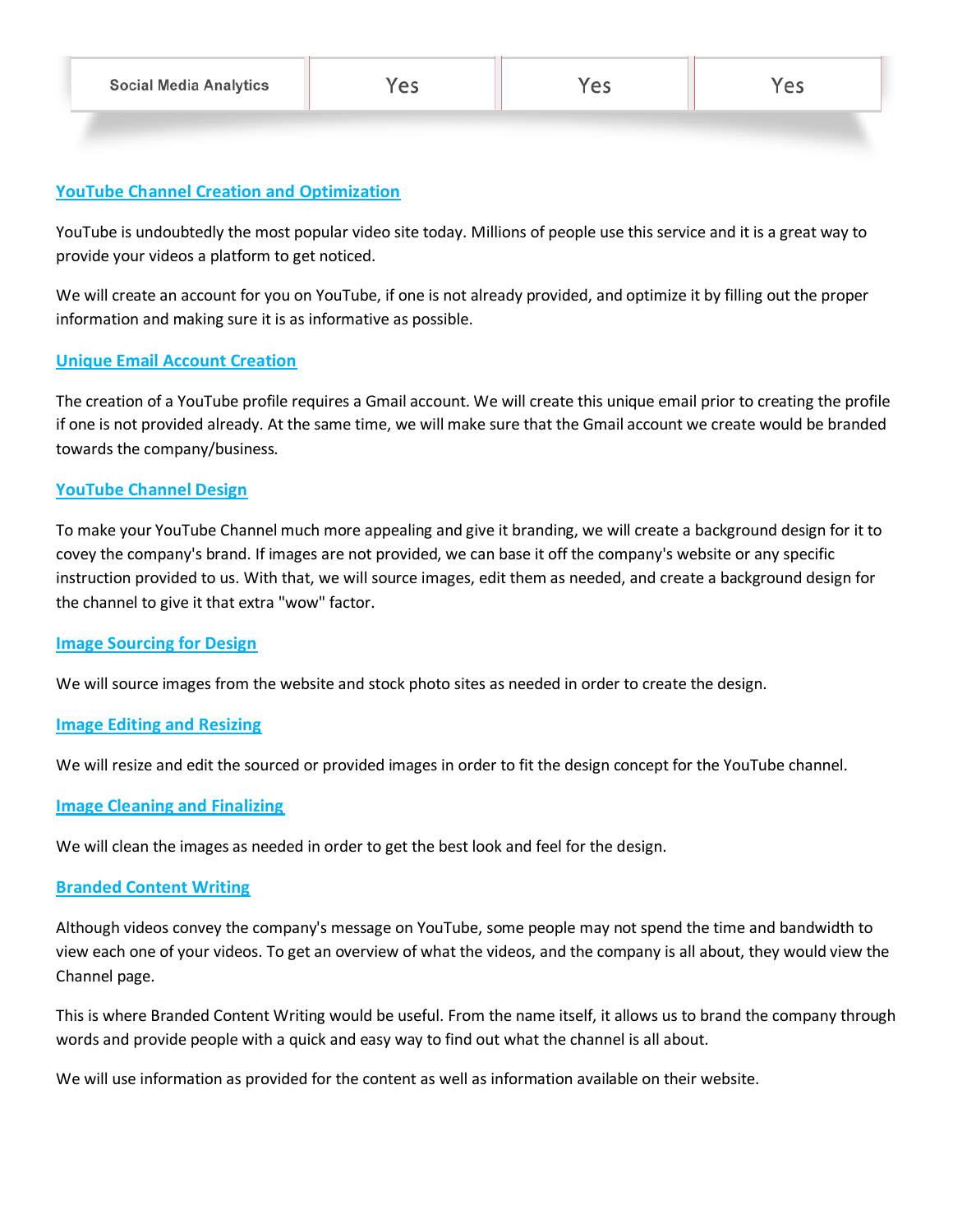#### **Profile Information Population**

Credibility is important in the world of social networking, and that credibility can be measured partly by how easily people can get to know you. Sharing information about yourself is a great place to start.

For the YouTube Profile, we will be uploading information and contact details that are sent to us for specific use there.

#### **Social Sharing and Social Interaction Buttons Installed on Website and Blog:**

To increase client engagement, it is ideal to give them the opportunity to interact with you. Customers who have enjoyed or continue to enjoy your company's services and offerings will want to know how to get in touch. While email and customer hotlines are still around, Social Media is fast becoming a preferred alternative.

To this end, we will also be installing buttons onto your website and blog that will refer customers to your YouTube Page.

#### **Social Media Analytics Installation - Google Analytics via Website**

Google Analytics has incorporated a Social feature which shows traffic data gathered through Social Media websites. This is a great tool to measure the efficiency of the Social Media campaign which is why we will install Google Analytics onto the website as part of Social Integration. We will need to request for FTP and CPanel access to the website in order to install Google Analytics.

If the website already has Google Analytics installed, we would need to request our Gmail account to be provided Administrator access to it.

#### **Dedicated IP Services**

We use dedicated IP Services for your campaign to make sure we do not encounter any problems with Social Media site's local security.

#### **Internal Report Auditing and Analysis:**

For your convenience, we will make sure that reports will include only relevant information, and the most significant trends and inferences will be determined from the data.

#### **Work Reports**

All tasks will be tracked throughout the whole month and are reflected on the monthly report which includes all progress and final outcomes.

#### **Video Creation**

YouTube is made for video, so we're going to populate your profile with videos! With the use of photos, we can create informative, commercial type videos that hype up the company's products and services.

We will give focus and emphasis on the company and new products or services. Another option would be to highlight news/events associated with the company.

In line with Video Creation, we would need photos provided by the client. Initially, we can source these from the website and other locations but it would be best if these photos can be provided especially if we are to create videos regarding events.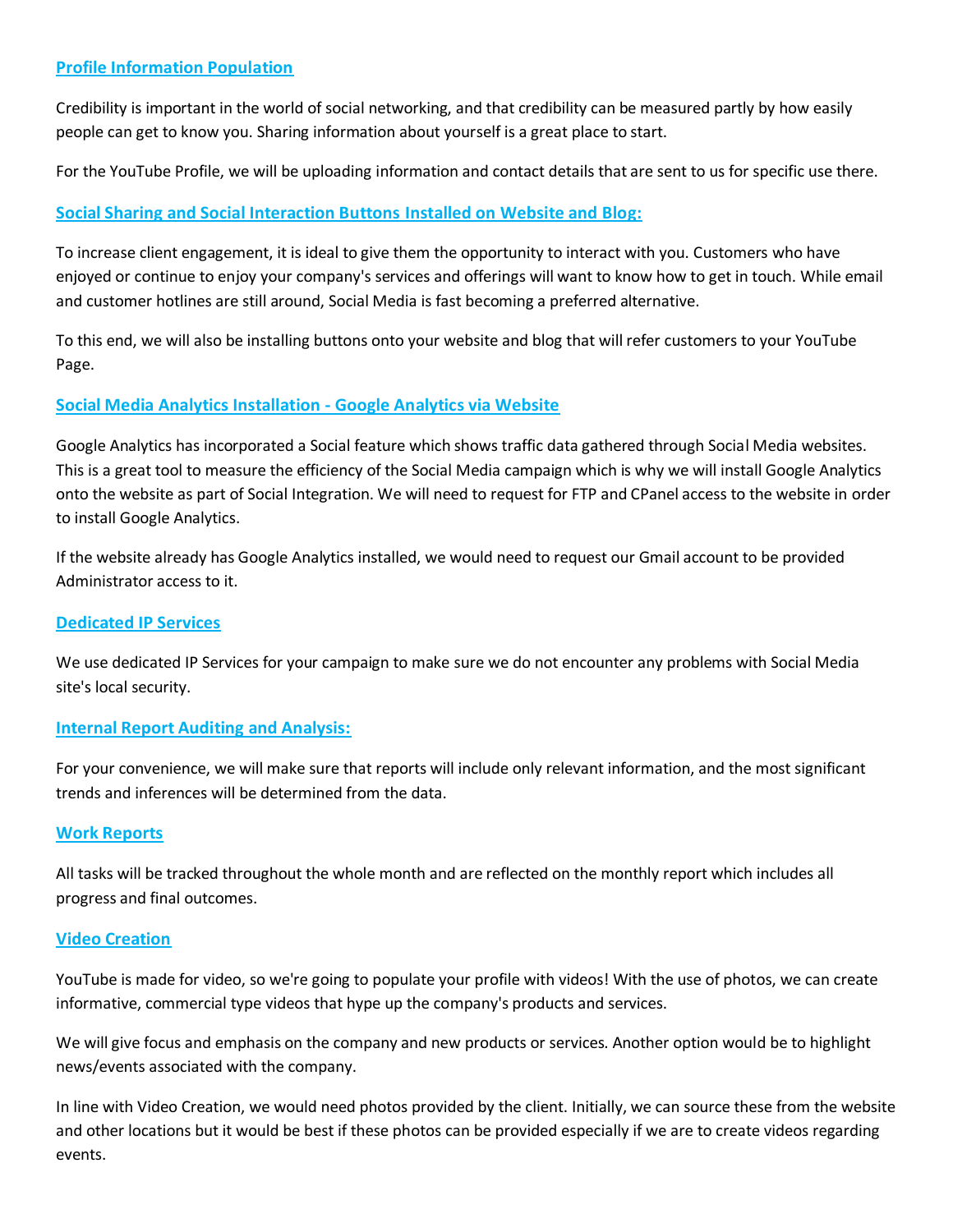#### **Video Upload**

Once the videos are created, we will upload these onto YouTube for you in an optimized fashion.

#### **Video Responses**

One way to get the videos uploaded exposure is to make use of Video Responses. Basically this is similar to posting a comment on another video, but instead of words, it would show the campaign's videos.

Video Responses would be done on other people's videos that is related to the company's videos.

In this way, we know that it will be exposed to people who are interested in that topic.

#### **Video Title Writing**

As part of uploading and optimizing the video, we will write a catchy title for it which would briefly and clearly define what it is all about. At the same time, we will aim to make use of the target keyword in the title.

#### **Video Description Writing**

Another part of optimizing the video is through the creation of a description. This would provide users additional information about the video, the company, and the products/services showcased in the video.

This allows for another opportunity to get the message across to people and make use of keywords as well for SEO purposes.

#### **Backlink Building within Video Description**

It is possible to place URLs into the description, albeit without the use of anchor texts, so we will take full advantage of this.

Aside from SEO benefits of this link, it also allows for direct traffic. People watching the video who are interested in the company's products and services can easily go to their website through this link on the description.

We will aim to place this link on top of the description to give it as much visibility as possible.

#### **Video Keyword Tagging**

There is a "tag" section in the video options of YouTube. As part of the optimization process, we will use the keywords and phrases that best describe the video and hence, the company as well.

This will help in getting the video searched within YouTube and in Search Engine Results.

#### **YouTube Commenting**

YouTube users are always known to be very vocal through comments. To make the profile seem more active and engaging, we will do commenting on other videos.

This does not mean spamming other videos with marketing spiels or the like, but simply comment on others to benefit the profile making it look more real and active on YouTube.

This will send additional social signals and give the profile more credibility in the eyes of Google.